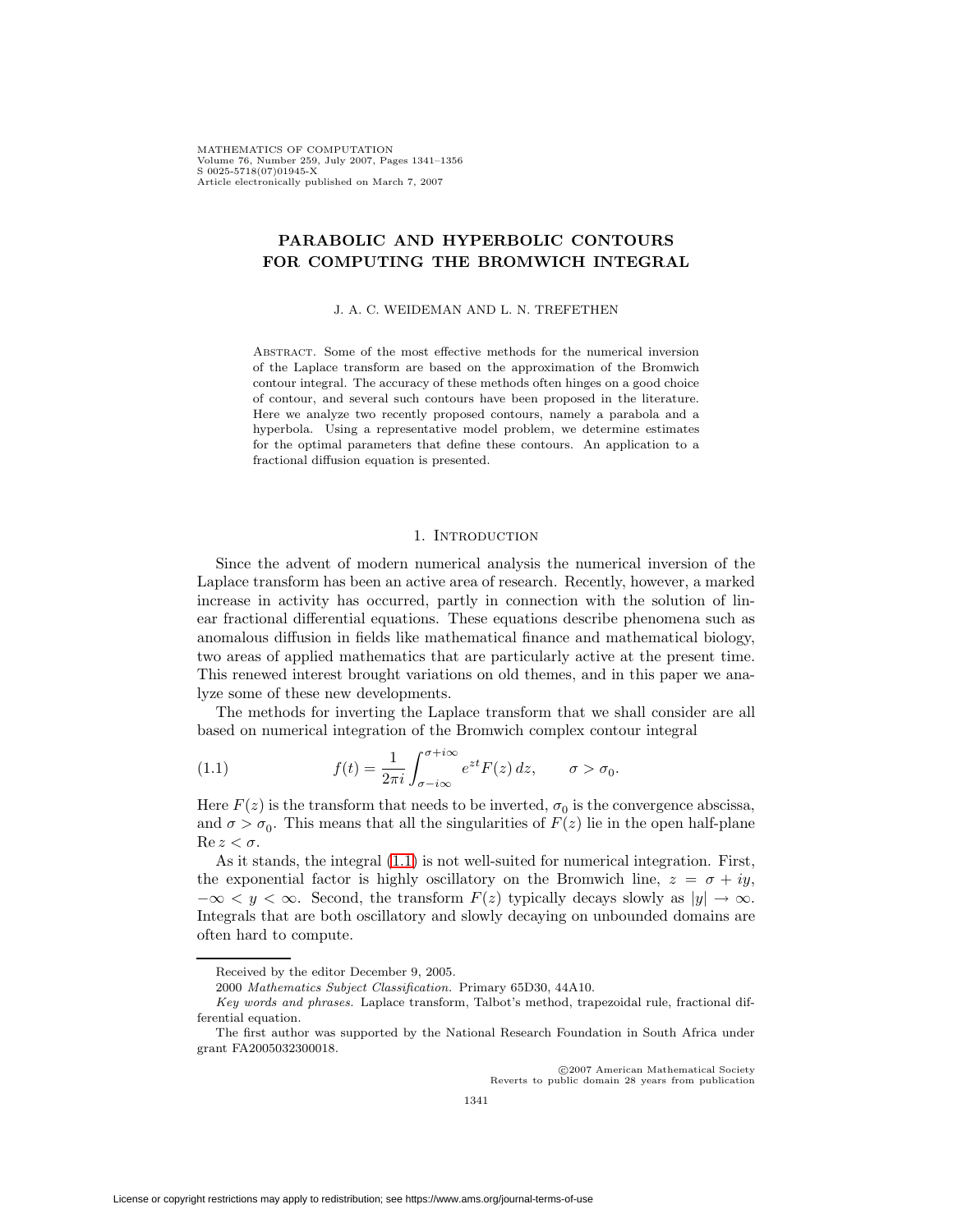

<span id="page-1-3"></span>FIGURE 1. The contours  $(1.2)$  and  $(1.3)$ . The hyperbolic contour encloses the shaded sectorial region whenever  $\alpha < \pi/2-\delta$ ; cf. [\(1.4\)](#page-1-2).

One strategy for circumventing the slow decay is due to Talbot [\[10\]](#page-15-0), who suggested that the Bromwich line be deformed into a contour that begins and ends in the left half-plane, such that Re  $z \to -\infty$  at each end. On such a contour, the ex-ponential factor in [\(1.1\)](#page-0-0) forces a rapid decay of the integrand as  $\text{Re } z \to -\infty$ . This makes the integral well suited for approximation by the trapezoidal or midpoint rules [\[5\]](#page-15-1). Owing to Cauchy's theorem, such a deformation of contour is permissible as long as no singularities are traversed in the process, and provided that  $|F(z)| \to 0$  uniformly in Re  $z \leq \sigma_0$  as  $|z| \to \infty$ . (It should be clear, however, that this technique cannot be applied to all transforms. For example, if the singularities of  $F(z)$  have an unbounded imaginary part, Talbot's method may fail.)

Talbot's original contour has a cotangent shape, and is rather complicated to analyze; see [\[7\]](#page-15-2), [\[10\]](#page-15-0), [\[14\]](#page-15-3). Two simpler types of contours have been proposed recently, namely parabolas [\[1\]](#page-15-4) and hyperbolas [\[2\]](#page-15-5), [\[6\]](#page-15-6), [\[9\]](#page-15-7); see Figure [1.](#page-1-3) The parabola is parameterized by

<span id="page-1-0"></span>(1.2) 
$$
z = \mu \left( iu + 1 \right)^2, \quad -\infty < u < \infty.
$$

(In fact, a more general parabola was used in [\[1\]](#page-15-4), but we shall argue that for the model problem discussed here, it is sufficient to consider this form of the contour.) We consider the hyperbola in the form used in [\[2\]](#page-15-5), namely

<span id="page-1-1"></span>(1.3) 
$$
z = \mu \left( 1 + \sin \left( i u - \alpha \right) \right), \quad -\infty < u < \infty.
$$

<span id="page-1-2"></span>In Section [4](#page-7-0) we verify that this is indeed a hyperbola, with asymptotes

(1.4) 
$$
y = \pm \cot(\alpha)(\mu - x), \qquad z = x + iy.
$$

In both cases the positive parameter  $\mu$  controls the width of the contour. The hyperbola contains the additional free parameter  $\alpha$ , which determines its asymptotic angle. In this respect the hyperbola is superior to both the parabola and Talbot's contour—it allows for singularities with an unbounded imaginary part, provided they lie in a sectorial region around the negative real axis; see Figure [1.](#page-1-3) (Note that the contours shown in Figure [1](#page-1-3) are schematic and not intended to be optimal. Actual optimal contours can be seen in Figures [2](#page-5-0) and [5](#page-8-0) below.)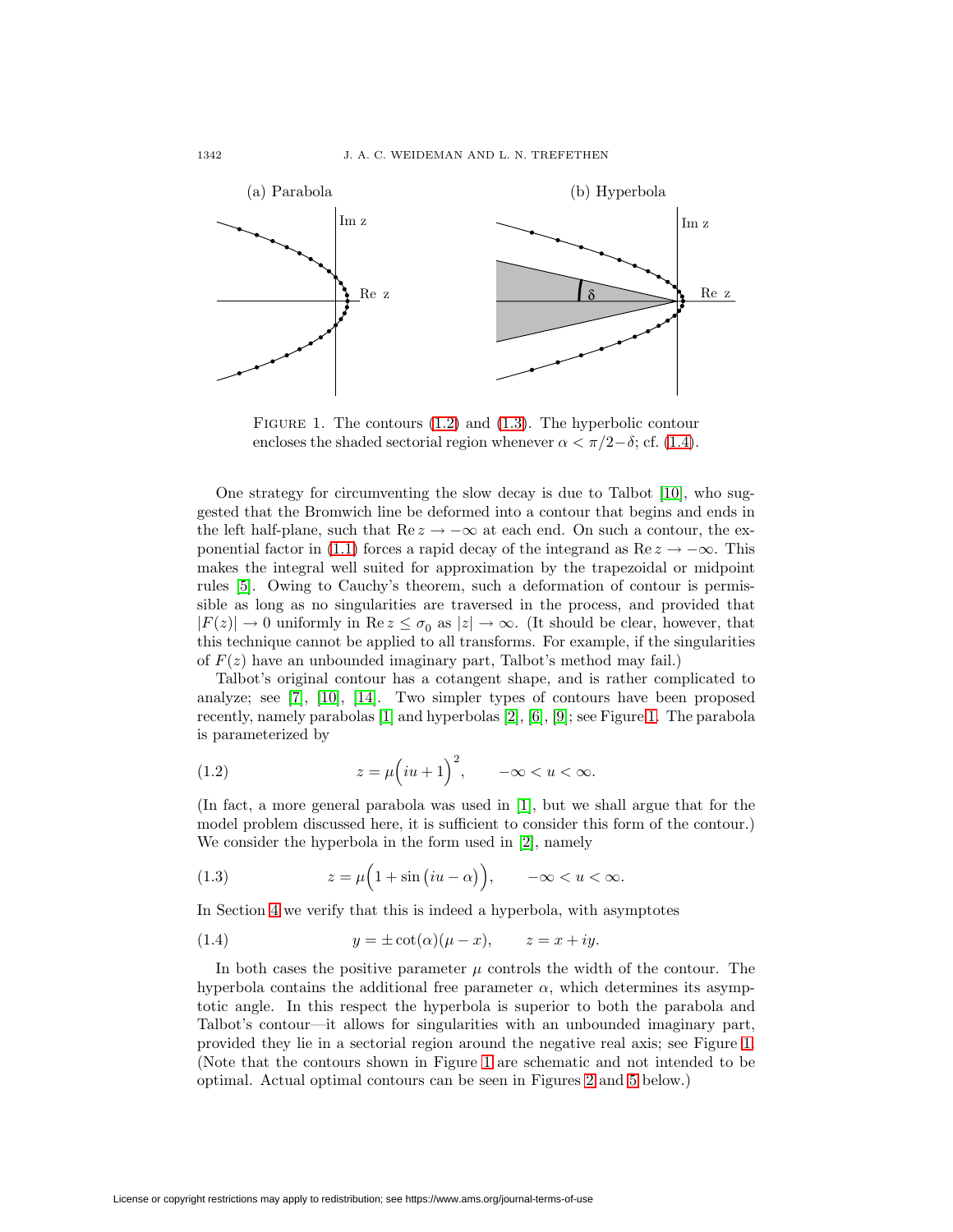On either of the contours  $(1.2)$ ,  $(1.3)$  the Bromwich integral  $(1.1)$  becomes

(1.5) 
$$
f(t) = \frac{1}{2\pi i} \int_{-\infty}^{\infty} e^{z(u)t} F(z(u)) z'(u) du.
$$

<span id="page-2-2"></span>Approximation by the trapezoidal rule, with uniform node spacing  $h$ , yields the approximation  $f_{h:N}(t) \approx f(t)$ , where

(1.6) 
$$
f_{h;N}(t) = \frac{h}{2\pi i} \sum_{k=-N}^{N} e^{z(u_k)t} F(z(u_k)) z'(u_k), \qquad u_k \equiv kh.
$$

In this formula there are some free parameters, notably the geometric parameter  $\mu$ and the node spacing h. The hyperbola contains the additional parameter  $\alpha$ . Our main objective in this article is to derive estimates for these parameters that will ensure, for given  $t$  and  $N$ , a small error

<span id="page-2-1"></span><span id="page-2-0"></span>
$$
E_{h;N}(t) = f(t) - f_{h;N}(t).
$$

Of course, the accuracy of the method is closely related to the singularities of the transform  $F(z)$ , but analyzing all possible singularity distributions is impractical. To make the analysis manageable, we shall focus on a model problem, namely

(1.7) 
$$
e^{\lambda t} = \frac{1}{2\pi i} \int_{\sigma - i\infty}^{\sigma + i\infty} \frac{e^{zt}}{z - \lambda} dz, \qquad \lambda < 0.
$$

That is, we are primarily concerned with singularities on the negative real axis, a choice motivated by the solution of parabolic PDEs. When solving such PDEs, the analogous formula is

<span id="page-2-4"></span>(1.8) 
$$
\exp(At) \mathbf{u}_0 = \frac{1}{2\pi i} \int_{\sigma - i\infty}^{\sigma + i\infty} e^{zt} \left( (zI - A)^{-1} \mathbf{u}_0 \right) dz,
$$

where A is typically a  $J \times J$  symmetric negative definite matrix approximation to the Laplacian, and  $u_0$  is a  $J \times 1$  vector representing the initial condition. The scalar  $\lambda$  in [\(1.7\)](#page-2-0) represents a typical eigenvalue of A.

The outline of the paper is as follows. In the next section, we recall a basic error estimate for trapezoidal approximations. This estimate is applied in Section [3](#page-3-0) (parabola) and Section [4](#page-7-0) (hyperbola) to derive formulas for the optimal parameters  $\mu$ , h, and  $\alpha$ , as well as estimates of the corresponding convergence rates. An application to a time-fractional diffusion equation is presented in Section [5.](#page-11-0) Comparisons with related methods for inverting the Laplace transform are made in Section [6.](#page-13-0)

### 2. Error estimates

<span id="page-2-3"></span>Our error analysis is based on well-known error estimates for the trapezoidal rule on the real line. Consider, in analogy with  $(1.5)$ – $(1.6)$ , the absolutely convergent integral

$$
I = \int_{-\infty}^{\infty} g(u) \, du,
$$

and its infinite and finite trapezoidal approximations

$$
I_h = h \sum_{k=-\infty}^{\infty} g(kh), \qquad I_{h;N} = h \sum_{k=-N}^{N} g(kh).
$$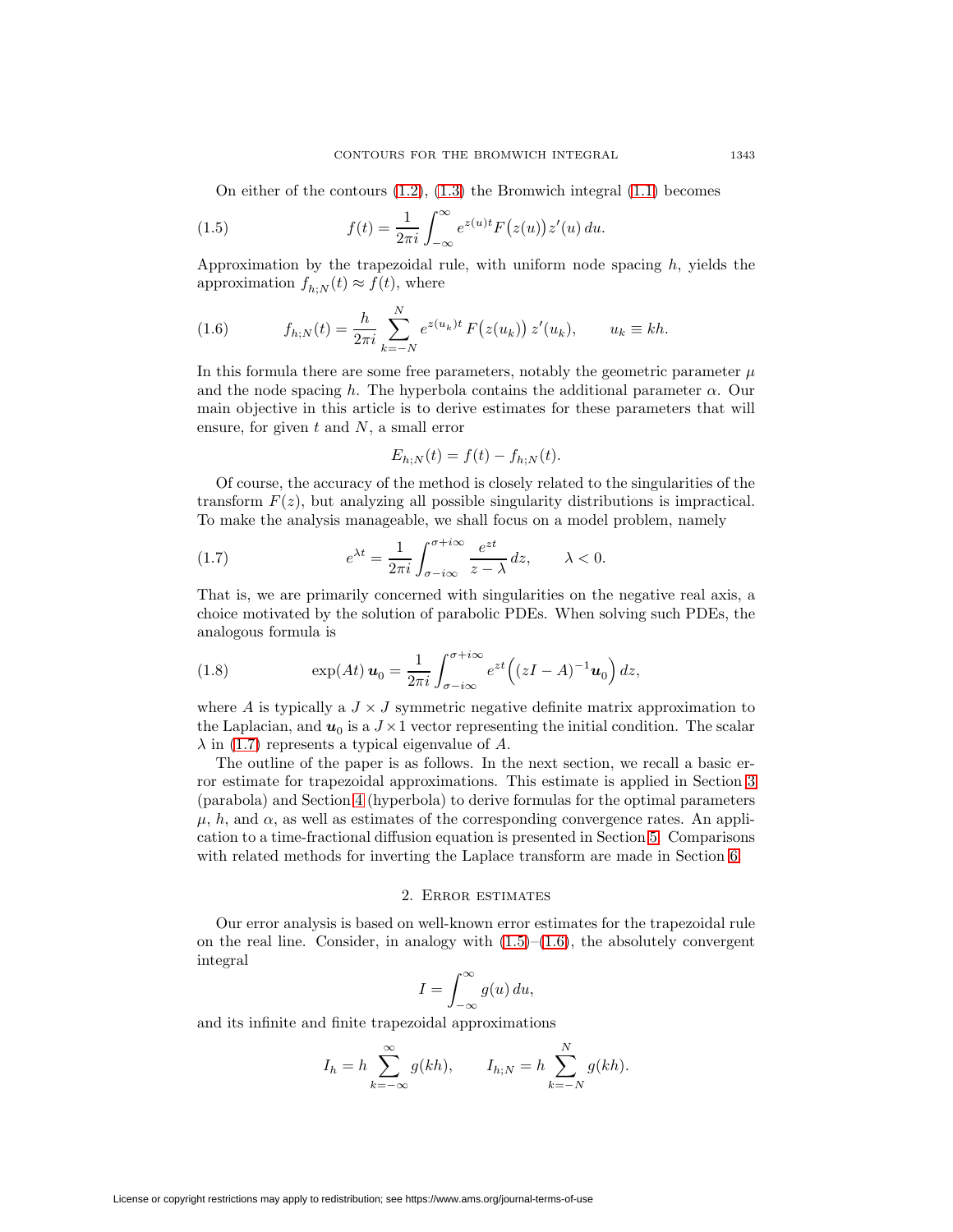The quantity  $DE = |I - I_h|$  is often referred to as the discretization error, whereas  $TE = |I_h - I_{h:N}|$  is the truncation error.

Estimating the discretization error is a well-known exercise in numerical analysis. Proofs are typically based on the residue theorem or the theory of Fourier transforms, and examples of each technique can be found, respectively, in [\[5\]](#page-15-1) and [\[8,](#page-15-8) p. 345]. The only difference here is that we shall take our function  $g(u)$  to be complex-valued, so its singularities need not be symmetric with respect to the real axis as is usually the case. Nevertheless, the standard proofs remain essentially the same, and therefore we omit the proof of the following theorem.

<span id="page-3-2"></span>**Theorem 2.1.** Let  $w = u + iv$ , with u and v real. Suppose  $g(w)$  is analytic in the strip  $-d < v < c$ , for some  $c > 0$ ,  $d > 0$ , with  $g(w) \to 0$  uniformly as  $|w| \to \infty$ in that strip. Suppose further that for some  $M_+ > 0$ ,  $M_- > 0$  the function  $g(w)$ satisfies

$$
\int_{-\infty}^{\infty} |g(u+ir)| du \le M_+, \qquad \int_{-\infty}^{\infty} |g(u-is)| du \le M_-,
$$
  
for all  $0 < r < c, 0 < s < d$ . Then

$$
|I - I_h| \le DE_+ + DE_-,
$$

where

$$
DE_{+} = \frac{M_{+}}{e^{2\pi c/h} - 1}
$$
,  $DE_{-} = \frac{M_{-}}{e^{2\pi d/h} - 1}$ .

Remark 2.2. In the literature the function g is typically real-valued,  $c = d, M_{+} =$  $M = M$ , say, and the error estimate reduces to the more familiar

$$
|I - I_h| \le \frac{2M}{e^{2\pi c/h} - 1}.
$$

<span id="page-3-3"></span>Remark 2.3. In Section [3](#page-3-0) we encounter the situation  $c < \infty$  but  $d = \infty$ . In this case

(2.1) 
$$
DE_+ = O(e^{-2\pi c/h}), \qquad DE_- = O(M_-(d)e^{-2\pi d/h}), \qquad h \to 0.
$$

To derive a good estimate for DE−, an optimal value of d should be determined by balancing the growth of  $M_-(d)$  with the decay of  $e^{-2\pi d/h}$  as  $d \to \infty$ .

As for the truncation error, if one assumes that  $g(u)$  decays rapidly as  $u \to \pm \infty$ , the truncation error can be approximated by the magnitude of the last term retained in the trapezoidal sum. That is, for fixed  $h$ ,

(2.2) 
$$
TE = O(|g(hN)|), \qquad N \to \infty.
$$

<span id="page-3-0"></span>In the next section, we shall determine optimal parameters for the parabolic contour [\(1.2\)](#page-1-0), by asymptotically matching  $DE_+$ ,  $DE_-$ , and TE. This gives two equations from which the two free parameters,  $\mu$  and  $h$ , can be determined.

## <span id="page-3-4"></span>3. The parabola

<span id="page-3-1"></span>Consider the conformal map

$$
(3.1) \t\t\t z = \mu \left( iw + 1\right)^2,
$$

which reduces to  $(1.2)$  when w is real. Let  $c > 0$  and consider the line

$$
(3.2) \t\t w = u + ic, \t -\infty < u < \infty.
$$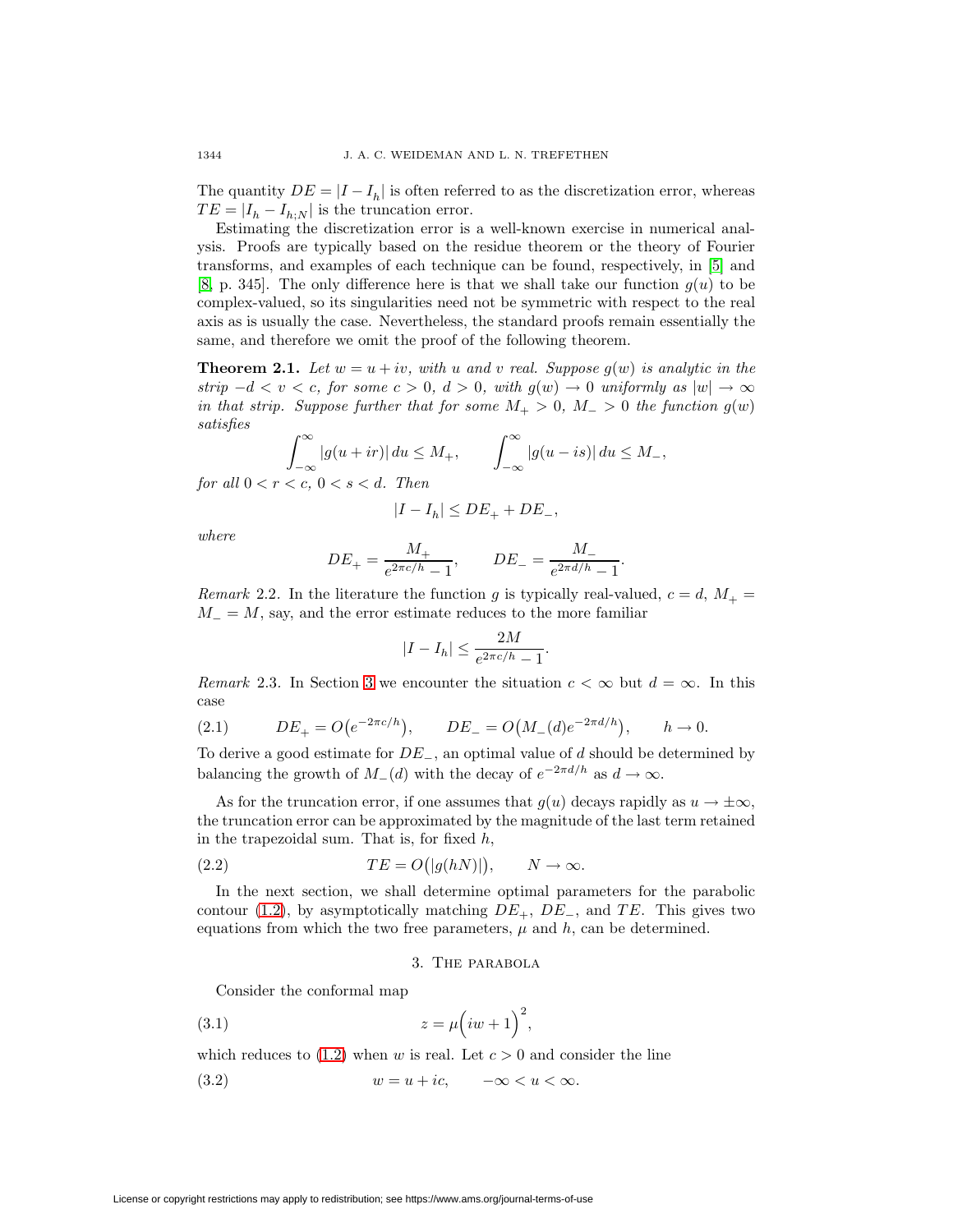<span id="page-4-0"></span>Its image under the map [\(3.1\)](#page-3-1) is

(3.3) 
$$
z = \mu \left( (1 - c)^2 - u^2 \right) + 2 i \mu u \left( 1 - c \right).
$$

According to the theory of Section [2,](#page-2-3) we need to find a strip of analyticity as wide as possible, i.e., we would like to maximize  $c$ .

As  $c$  is increased from 0, the parabola  $(3.3)$  closes and degenerates into the negative real axis when c reaches the value 1. In Theorem [2.1](#page-3-2) we therefore let  $c = 1$ and according to the first formula in [\(2.1\)](#page-3-3) the associated error is given by

(3.4) 
$$
DE_+ = O\Big(e^{-2\pi/h}\Big), \qquad h \to 0.
$$

Turning to the lower half-plane, we consider for  $d > 0$ ,

$$
w = u - id
$$
,  $z = \mu((1+d)^2 - u^2) + 2i \mu u(1+d)$ ,  $-\infty < u < \infty$ .

As d increases from 0, the parabola widens and moves to the right. At the same time, the factor  $e^{zt}$  grows and contributes a factor  $e^{\mu(1+d)^2t}$  to the quantity  $M_-(d)$ in  $(2.1)$ ; therefore

<span id="page-4-2"></span>
$$
DE_{-}=O\Big(e^{\mu(1+d)^2t-2\pi d/h}\Big),\,
$$

for all  $d > 0$ . Define

<span id="page-4-5"></span><span id="page-4-4"></span><span id="page-4-1"></span>
$$
p(d) = \mu(1+d)^{2}t - 2\pi d/h;
$$

then the best choice of d is determined by setting  $p'(d) = 0$ . This yields

$$
(3.5) \t\t d = \frac{\pi}{\mu th} - 1
$$

<span id="page-4-3"></span>(which is positive for h sufficiently small). With this d the best estimate of  $DE_$ becomes

(3.6) 
$$
DE_{-} = O\Big(e^{-\pi^2/(\mu th^2) + 2\pi/h}\Big), \qquad h \to 0.
$$

Turning to the truncation error, we use [\(2.2\)](#page-3-4) to estimate

(3.7) 
$$
TE = O(e^{\mu t(1-(hN)^2)}), \qquad N \to \infty.
$$

Asymptotically balancing  $DE_+$ ,  $DE_-$ , and  $TE$  yields the two equations

(3.8) 
$$
-\frac{2\pi}{h} = -\frac{\pi^2}{\mu th^2} + \frac{2\pi}{h} = \mu t (1 - (hN)^2).
$$

Solving them, one obtains expressions for the optimal parameters:

(3.9) 
$$
h_* = \frac{3}{N}, \qquad \mu_* = \frac{\pi}{12} \frac{N}{t}.
$$

The corresponding convergence rate is geometric, namely

<span id="page-4-6"></span>(3.10) 
$$
E_N = O(e^{-2\pi N/3}) \approx O(8.12^{-N}), \qquad N \to \infty.
$$

Figure [2](#page-5-0) shows the optimal strip of analyticity in the case  $N = 12$  and  $t = 1$ . The lines  $w_+$  and  $w_-$  in the figure represent  $w = u + i$  and  $w = u - di$ . Their images in the z-plane are denoted by  $z_+$  and  $z_-$ .

To test the validity of  $(3.9)$ , we have implemented the method  $(1.6)$  on the model problem [\(1.7\)](#page-2-0). In Figure [3](#page-5-1) we show a contour plot of the numerically computed (absolute) error, in the  $(\mu, h)$  parameter plane. Darker shades represent higher accuracy.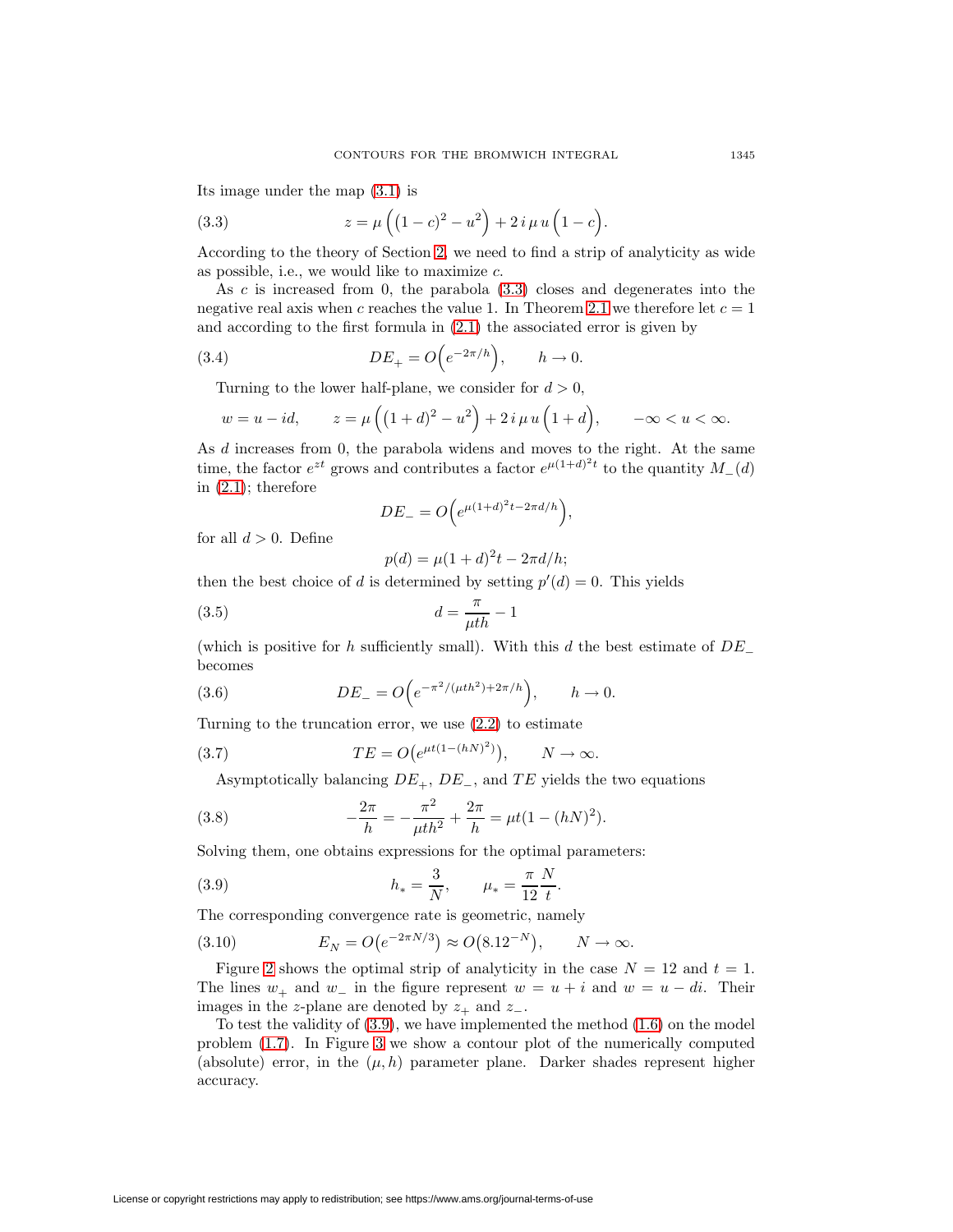

<span id="page-5-0"></span>FIGURE 2. The strip of analyticity in the  $w$ -plane for the parabolic contour, and its image in the z-plane. This represents the optimal configuration in the case  $N = 12$  and  $t = 1$ .



<span id="page-5-1"></span>FIGURE 3. Contour plot of  $\log_{10}|f(t) - f_{h:N}(t)|$ , where the test problem is defined by [\(1.7\)](#page-2-0), with  $\lambda = 0$ ,  $t = 1$ . Here the parabolic contour is used, with  $N = 12$ . The cross represents the parameter estimates [\(3.9\)](#page-4-1).

Figure [3](#page-5-1) lends credibility to our error model. In the lower part of the figure (i.e., small h) the truncation error,  $TE$ , dominates. In the northwest section of the figure the error  $DE_+$  dominates; note that this error is independent of  $\mu$  and hence the plot shows horizontal contour lines in this area. In the north and northeast sections of the plot the error  $DE_$  dominates. The white cross marks the spot defined by  $(\mu_*, h_*)$ , and is seen to be close to the actual optimal point.

It is important to note that the parameter estimates  $(3.9)$  depend on t. This means that for each new value of t the transform  $F(z)$  will be sampled on a different contour. For a scalar problem such as [\(1.7\)](#page-2-0) this is not a major issue, but for a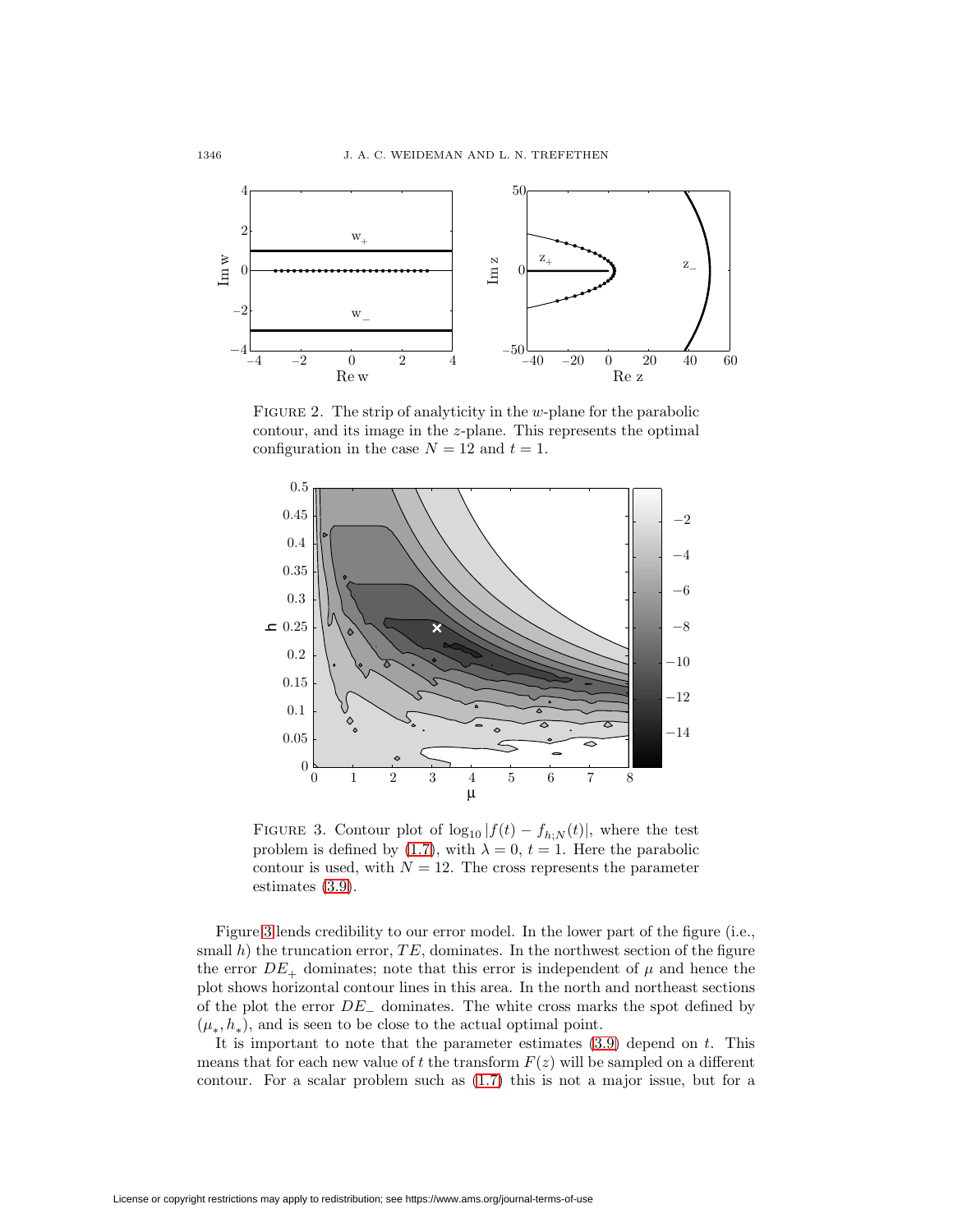matrix problem such as [\(1.8\)](#page-2-4) this could be inefficient. Ideally one would like to fix parameters and then use a single contour for various values of  $t$ . In the case of the classic Talbot contour and its hyperbolic variant, suggestions for finding such a contour were put forward, respectively, in [\[7\]](#page-15-2) and [\[3\]](#page-15-9). In the case of the parabola we argue as follows.

By examining the error estimates [\(3.4\)](#page-4-2), [\(3.6\)](#page-4-3), and [\(3.7\)](#page-4-4), one observes that only the latter two depend on t. The discretization error  $DE_$  increases with t, whereas the truncation error  $TE$  decreases with t. If we wish to maintain a small absolute error on an interval  $t_0 \le t \le t_1$ , say, we therefore require in place of [\(3.8\)](#page-4-5) that

(3.11) 
$$
-\frac{2\pi}{h} = -\frac{\pi^2}{\mu t_1 h^2} + \frac{2\pi}{h} = \mu t_0 (1 - (hN)^2).
$$

The solution of these two equations is

(3.12) 
$$
h_* = \frac{\sqrt{8\Lambda + 1}}{N}, \qquad \mu_* = \frac{\pi}{4\sqrt{8\Lambda + 1}} \frac{N}{t_1},
$$

where we have defined

<span id="page-6-3"></span><span id="page-6-2"></span><span id="page-6-1"></span>
$$
\Lambda=\frac{t_1}{t_0}.
$$

<span id="page-6-0"></span>The corresponding convergence rate is again geometric, but with decreasing decay rate as  $\Lambda$  increases from 1:

(3.13) 
$$
E_N = O\Big(e^{-\big(2\pi/\sqrt{8\Lambda+1}\big)N}\Big), \qquad N \to \infty.
$$

Note that these parameter and error estimates reduce to [\(3.9\)](#page-4-1) and [\(3.10\)](#page-4-6) in the case  $\Lambda = 1$ .

Figure [4](#page-7-1) represents an empirical check on the accuracy of the estimate [\(3.13\)](#page-6-0). We have plotted, for  $t_0 = 1$  and various Λ, the quantity

(3.14) 
$$
M_N = \max_{t_0 \le t \le \Lambda t_0} |f(t) - f_{h,N}(t)|,
$$

as a function of N. The test problem was [\(1.7\)](#page-2-0), with  $\lambda = -1$ . The dash-dot lines represent the theoretical error estimate [\(3.13\)](#page-6-0), and agree well with the actual convergence rate shown as the solid curves.

In Figure [4,](#page-7-1) note that the error curves eventually start to increase as  $N$  gets larger. This is a consequence of roundoff error and characteristic of the ill-conditioning associated with the inversion of the Laplace transform. (These results, and those elsewhere in the paper, were computed in MATLAB with machine precision about  $2.2 \times 10^{-16}$ .) See also Remark [4.2](#page-11-1) below.

To conclude this section, we consider whether it might be advantageous to consider a more general parabola of the form

$$
z = \sigma + \mu(iw + \alpha)^2.
$$

First, the parameter  $\alpha$  cannot improve the accuracy. This is clear from the equivalent expression  $z = \sigma + \mu \alpha^2 (i \omega / \alpha + 1)^2$ , which shows that  $\alpha$  may be absorbed into the parameter  $\mu$  and the step-size h. Second, the parameter  $\sigma$  will contribute factors of  $e^{\sigma t}$  to the error estimates derived above. This can only reduce the error if  $\sigma$  < 0, but then the contour intersects the negative real axis. This is unacceptable when solving problems where the precise locations of the  $\lambda$ 's are not known.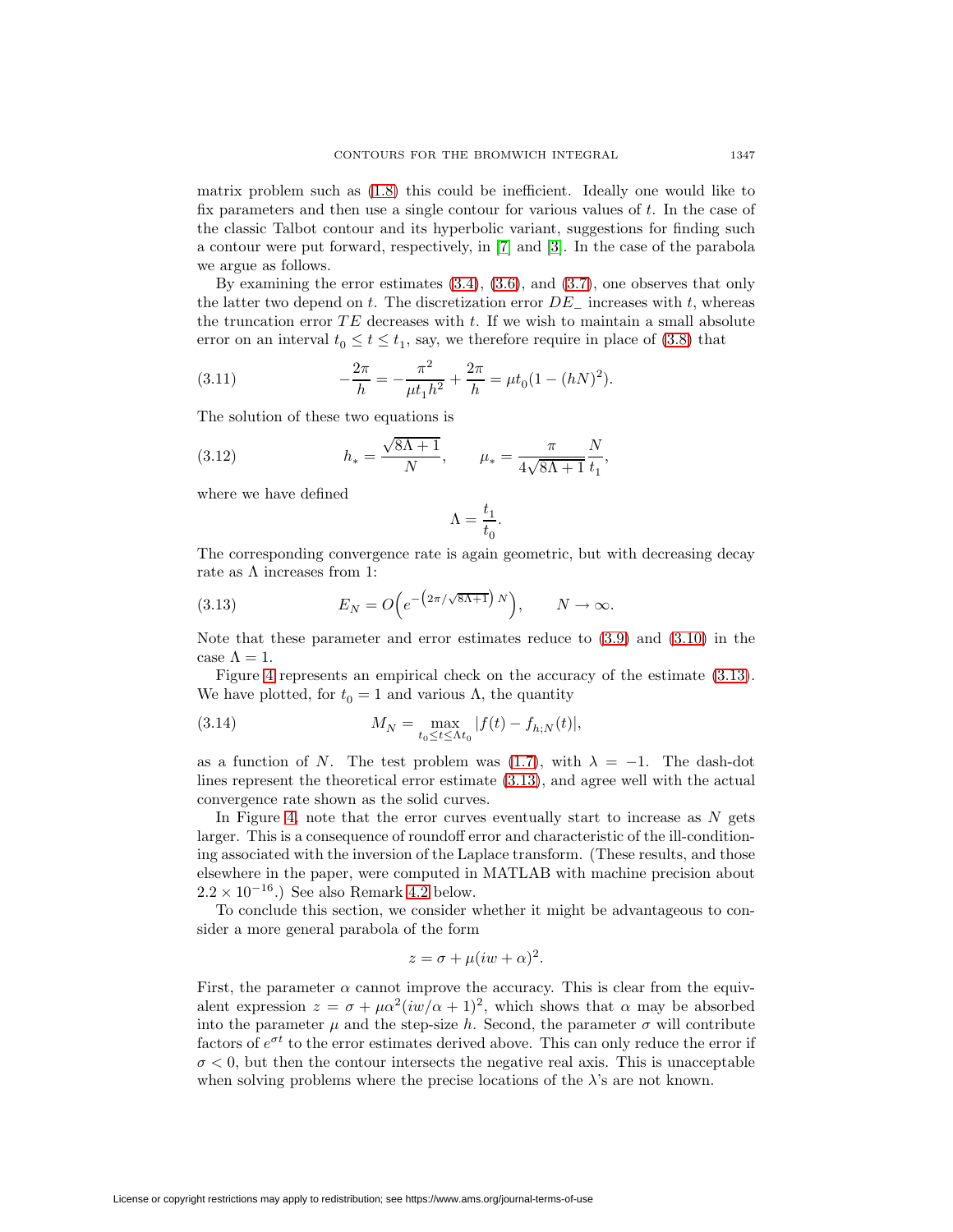

<span id="page-7-1"></span>FIGURE 4. Plot of the maximum absolute error on  $[t_0, \Lambda t_0]$ ; cf. [\(3.14\)](#page-6-1). The parabolic contour is used, with parameter estimates [\(3.12\)](#page-6-2). The solid curves represent the actual errors, and the dash-dot lines the theoretical convergence estimate [\(3.13\)](#page-6-0).

# 4. The hyperbola

Next, we consider

<span id="page-7-0"></span>(4.1) 
$$
z = \mu \left( 1 + \sin (iw - \alpha) \right),
$$

which is identical to  $(1.3)$  when w is real. We use essentially the same analysis as in the previous section.

The image of the horizontal line  $w = u + ic$  is

$$
z = \mu \left( 1 - \sin(\alpha + c) \cosh(u) \right) + i \mu \cos(\alpha + c) \sinh(u),
$$

which can be expressed as the hyperbola

$$
\left(\frac{\mu-x}{\sin(\alpha+c)}\right)^2 - \left(\frac{y}{\cos(\alpha+c)}\right)^2 = \mu^2, \qquad z = x+iy.
$$

When  $c = 0$  the left branch of this hyperbola is the contour of integration as shown in Figure [1\(](#page-1-3)b).

When  $c$  increases from 0, the hyperbola closes and degenerates into the negative real axis when c reaches the value  $\pi/2 - \alpha$ . The associated error expression is

$$
DE_+ = O(e^{-2\pi(\pi/2 - \alpha)/h}), \quad h \to 0.
$$

We examine the lower half of the w-plane by considering  $c < 0$ . When c decreases from 0 the hyperbola widens until it reaches the limiting value  $c = -\alpha$ , at which point the image in the z-plane becomes a vertical line. For Theorem [2.1](#page-3-2) to remain valid, one cannot decrease c beyond this point, since the factor  $e^{zt}$  then grows unboundedly. Therefore we take  $c = -\alpha$ , or  $d = \alpha$  in the formula for  $DE_{-}$  in [\(2.1\)](#page-3-3).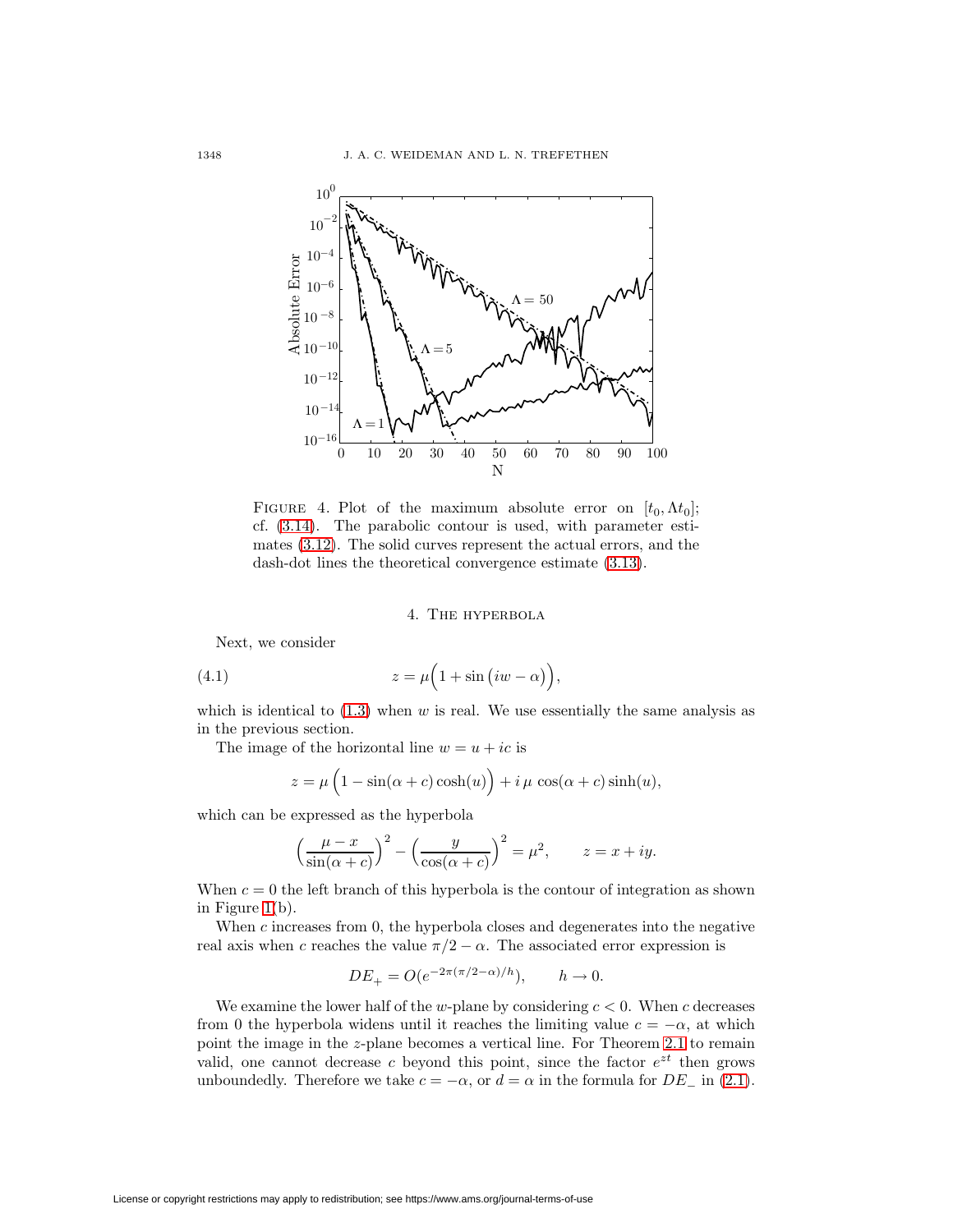

<span id="page-8-0"></span>Figure 5. Same as Figure [2,](#page-5-0) but for the hyperbolic contour.

In addition,  $M_-(d) = O(e^{\mu t})$ , and the associated error formula is

$$
DE_{-} = O(e^{\mu t - 2\pi \alpha/h}), \qquad h \to 0.
$$

The truncation error is estimated in the usual manner as

$$
TE = O(e^{\mu t(1-\sin(\alpha)\cosh(hN))}), \qquad N \to \infty.
$$

The strip of analyticity used in deriving these estimates is shown in Figure [5.](#page-8-0)

<span id="page-8-2"></span>An asymptotic balance of the three quantities  $DE_+$ ,  $DE_-$ , and  $TE$  yields the two equations

(4.2) 
$$
-\frac{2\pi(\pi/2-\alpha)}{h} = \mu t - \frac{2\pi\alpha}{h} = \mu t \left(1 - \sin(\alpha)\cosh(hN)\right).
$$

Considering  $\alpha$  to be the free variable, one can solve for the parameters h and  $\mu$ 

(4.3) 
$$
h = \frac{A(\alpha)}{N}, \qquad \mu = \frac{4\pi\alpha - \pi^2}{A(\alpha)} \frac{N}{t},
$$

where

<span id="page-8-3"></span><span id="page-8-1"></span>
$$
A(\alpha) = \cosh^{-1}\left(\frac{2\alpha}{(4\alpha - \pi)\sin \alpha}\right).
$$

Provided  $\alpha$  is in  $(\pi/4, \pi/2)$ , the above choices of h and  $\mu$  provide, once again, a geometric convergence rate as  $N \to \infty$ , namely

(4.4) 
$$
E_N = O(e^{-B(\alpha)N}), \quad \text{where} \quad B(\alpha) = \frac{\pi^2 - 2\pi\alpha}{A(\alpha)}.
$$

The function  $B(\alpha)$  has a unique local maximum in  $(\pi/4, \pi/2)$ , say at  $\alpha = \alpha_*,$ which we have computed numerically to four places as

(4.5) 
$$
\alpha_* = 1.1721.
$$

The corresponding optimal parameters  $h$  and  $\mu$  are

(4.6) 
$$
h_* = \frac{1.0818}{N}, \qquad \mu_* = 4.4921 \frac{N}{t}.
$$

The optimal decay rate is  $B(\alpha_*)=2.3157$ , which predicts a convergence rate of about

(4.7) 
$$
E_N = O(e^{-2.32N}) = O(10.2^{-N}), \qquad N \to \infty.
$$

This is faster convergence than the corresponding rate [\(3.10\)](#page-4-6) that can be achieved on the parabolic contour.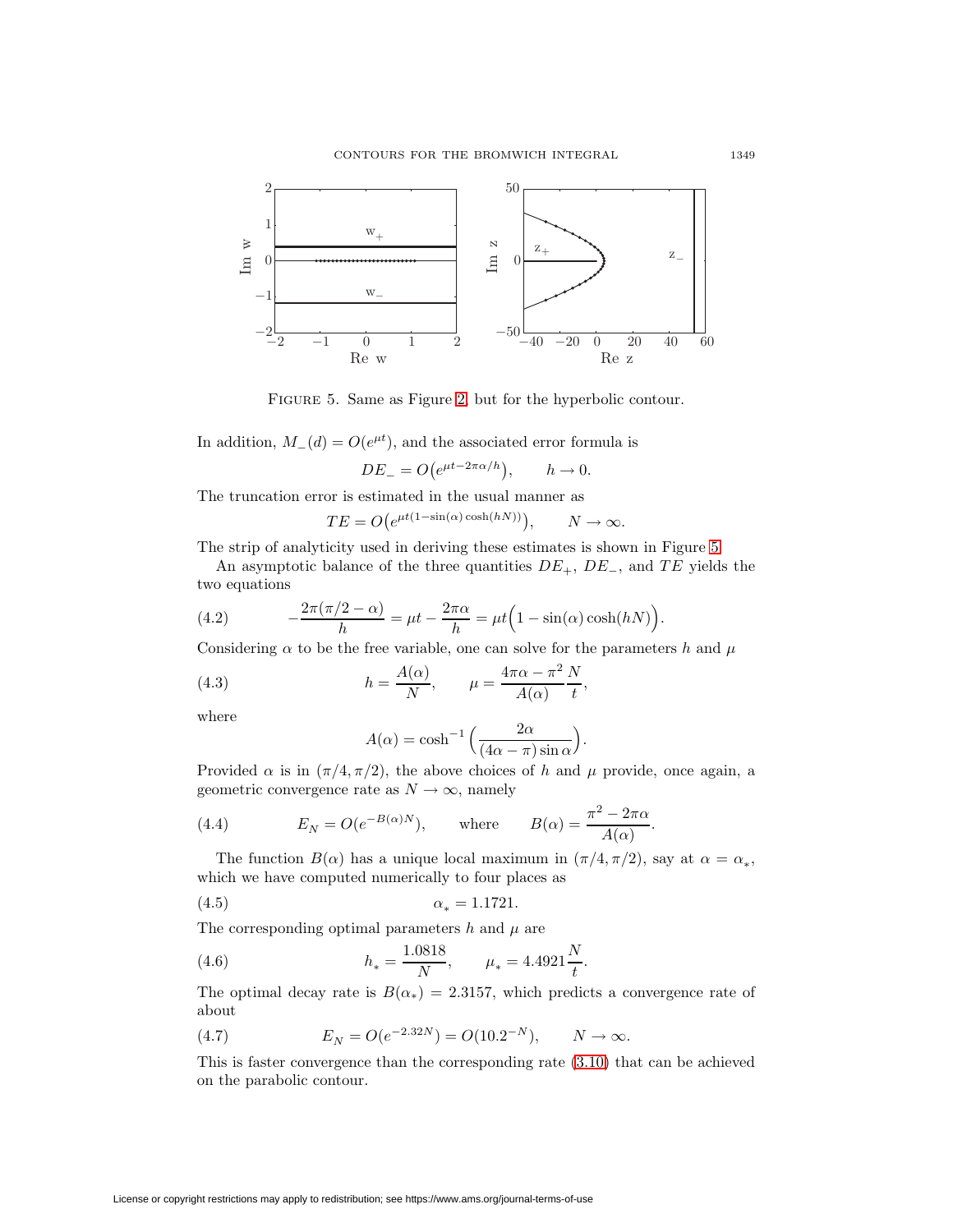

<span id="page-9-0"></span>Figure 6. Same as Figure [3,](#page-5-1) but for the hyperbolic contour, with  $\alpha = 1.1721$ . The cross represents the parameter estimates [\(4.6\)](#page-8-1).

In Figure [6](#page-9-0) we show a contour plot of the error in the  $(\mu, h)$  parameter plane. As in the case of Figure [3,](#page-5-1) the numerical results confirm the validity of the theoretical error model to a good degree. The estimated optimal parameters  $(\mu_*, h_*)$  (indicated by the cross) are indeed close to the actual minimum point.

In the event that the solution needs to be computed in an interval  $[t_0, t_1]$ , with  $t_1 = \Lambda t_0$ , the same analysis as in Section [3](#page-3-0) can be used; cf. eqs. [\(3.11\)](#page-6-3)–[\(3.13\)](#page-6-0). Eq. [\(4.2\)](#page-8-2) is replaced by

<span id="page-9-1"></span>(4.8) 
$$
-\frac{2\pi(\pi/2-\alpha)}{h} = \mu t_1 - \frac{2\pi\alpha}{h} = \mu t_0 \left(1 - \sin(\alpha)\cosh(hN)\right),
$$

the solution of which is given by

(4.9) 
$$
h = \frac{A(\alpha)}{N}, \qquad \mu = \frac{4\pi\alpha - \pi^2}{A(\alpha)}\frac{N}{t_1}.
$$

The definition of  $A(\alpha)$  is now modified to

<span id="page-9-2"></span>
$$
A(\alpha) = \cosh^{-1}\left(\frac{(\pi - 2\alpha)\Lambda + 4\alpha - \pi}{(4\alpha - \pi)\sin \alpha}\right),\,
$$

and the estimated convergence rate is given by [\(4.4\)](#page-8-3), with

(4.10) 
$$
B(\alpha) = \frac{\pi^2 - 2\pi\alpha}{\cosh^{-1}\left(\frac{(\pi - 2\alpha)\Lambda + 4\alpha - \pi}{(4\alpha - \pi)\sin\alpha}\right)}.
$$

For a given  $\Lambda \geq 1$ , the maximum of  $B(\alpha)$  can be computed numerically. Results for a few values of  $\Lambda$  are given in Table [1.](#page-10-0)

These numbers are tested in Figure [7.](#page-10-1) The solid curves are the actual errors, and the dash-dot curves the estimated convergence rates  $O(e^{-B(\alpha)N})$ , with  $B(\alpha)$ given in the final column of the table.

What if the singularities lie off the real axis, e.g., in the sectorial region shown in Figure [1\(](#page-1-3)b)? It is easy to see that the above estimates for the truncation error  $TE$  and the discretization error  $DE_$  are unaffected by this change. To obtain an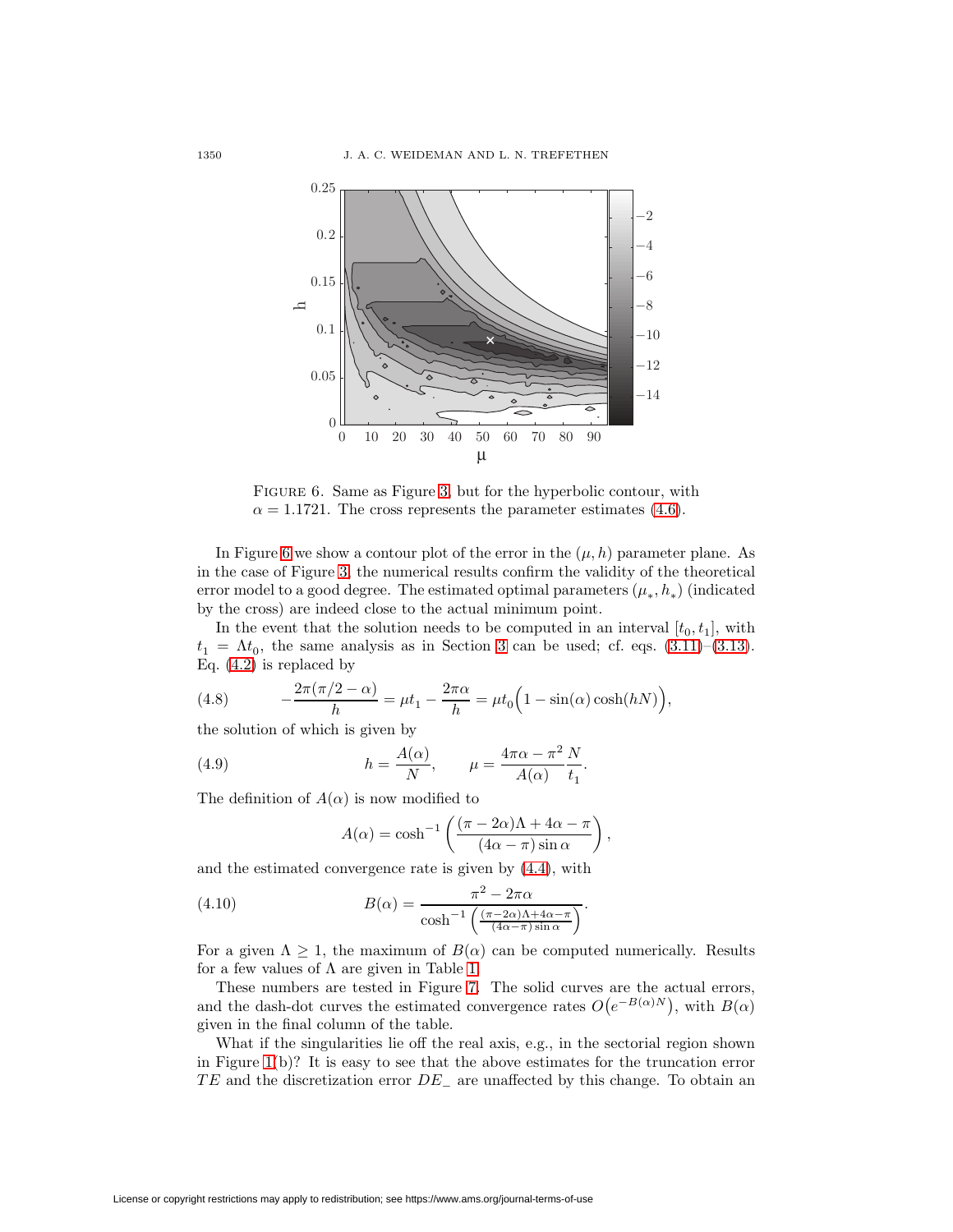<span id="page-10-0"></span>Table 1. Optimal parameters for the hyperbola for approximation on an interval  $[t_0, \Lambda t_0]$ .

| $\alpha$         | $hN (= A(\alpha))$ | $(\mu t_1)/N$ | $B(\alpha)$ |
|------------------|--------------------|---------------|-------------|
| $1 \quad 1.1721$ | 1.0818             | 4.4921        | 2.3157      |
| $2\quad 1.1431$  | 1.5280             | 2.9417        | 1.7587      |
| $5 \mid 1.0791$  | 2.4580             | 1.5013        | 1.2570      |
| $50\,$ 0.9381    | 5.5582             | 0.3452        | 0.7152      |

estimate for  $DE_+$ , one cannot increase the value of c beyond  $\pi/2 - \alpha - \delta$ , for at this point the image of the horizontal line  $w_+$  in the w-plane becomes a hyperbola  $z_{+}$  in the z-plane with asymptotes parallel to the edges of the shaded sector in Figure [1\(](#page-1-3)b). The estimate for  $DE_+$  should therefore be modified to

$$
DE_{+} = O(e^{-2\pi(\pi/2 - \alpha - \delta)/h}).
$$

<span id="page-10-2"></span>With the left side of  $(4.8)$  modified accordingly, one can solve as before for  $h$  and  $\mu$ :

(4.11) 
$$
h = \frac{A(\alpha)}{N}, \qquad \mu = \frac{4\pi\alpha - \pi^2 + 2\pi\delta}{A(\alpha)}\frac{N}{t_1},
$$

where

<span id="page-10-3"></span>
$$
A(\alpha) = \cosh^{-1}\left(\frac{(\pi - 2\alpha - 2\delta)\Lambda + (4\alpha - \pi + 2\delta)}{(4\alpha - \pi + 2\delta)\sin\alpha}\right).
$$

The estimated decay rate of the error is

(4.12) 
$$
B(\alpha) = \frac{\pi^2 - 2\pi\alpha - 2\pi\delta}{A(\alpha)}.
$$

For given  $\Lambda$  and  $\delta$ , the function  $B(\alpha)$  can be maximized to find the optimal  $\alpha$ .



<span id="page-10-1"></span>Figure 7. Same as Figure [4,](#page-7-1) but the hyperbolic contour is used, with parameter estimates given in Table [1.](#page-10-0) Note that the horizontal scale is different in the two figures.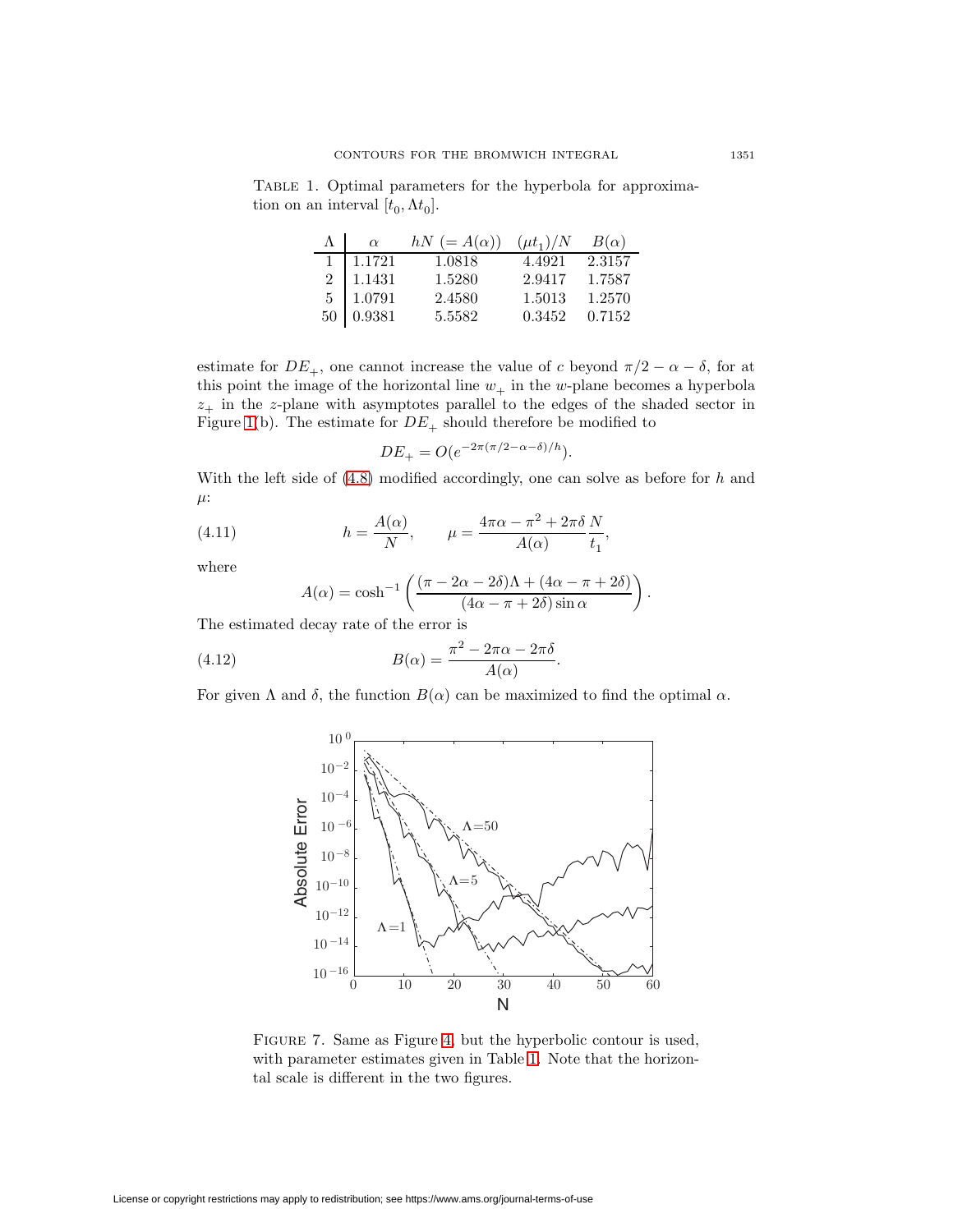We point out that this analysis related to the sectorial region is based on a worst-case scenario. It will only work well if the singularities are located essentially everywhere on the edges of the sectorial region. If only a few singularities relatively close to the origin are present, for example, it should be possible to increase  $c$ beyond the value  $\pi/2 - \alpha - \delta$ , to obtain a better estimate of the convergence rate. In this case the optimal parameters will depend on the singularity distribution as well as the value of  $t$  and is best handled on a case-by-case basis. We shall not pursue this here.

Remark 4.1. Results similar to those presented in Figure [7](#page-10-1) can be found in [\[3\]](#page-15-9), and a few remarks on the connection to our work are in order. The hyperbolic contour [\(1.3\)](#page-1-1) was introduced in [\[2\]](#page-15-5) and further analyzed in [\[3\]](#page-15-9). Parameter estimates derived in the latter reference are similar, but not identical, to our estimates [\(4.9\)](#page-9-2), namely

$$
h = \frac{a(\theta)}{N}, \qquad \mu = \frac{2\pi d(1-\theta)}{a(\theta)} \frac{N}{t_1},
$$

where

(4.13) 
$$
a(\theta) = \cosh^{-1}\left(\frac{\Lambda}{(1-\theta)\sin\alpha}\right).
$$

Here d and  $\theta$  are parameters that satisfy  $0 < d < \pi/2-\alpha$  (in the case of singularities on the negative real axis), and  $0 < \theta < 1$ . No explicit formulas nor guidelines for choosing  $\alpha$  and d optimally were provided in [\[3\]](#page-15-9), but optimal values for  $\theta$  were obtained numerically. Comparing the analysis of [\[3\]](#page-15-9) with what we have done here, the distinction is evident. In [\[3\]](#page-15-9) the authors used a symmetric strip of analyticity (the parameter  $d$  is, in fact, the half-width of that strip). In our analysis we utilized the fact that a non-symmetric strip of analyticity offers an additional degree of freedom that can be exploited. Indeed, when one compares Figure [7](#page-10-1) to the corresponding figure in [\[3\]](#page-15-9), one sees that the convergence rates observed here are significantly better.

<span id="page-11-1"></span>Remark 4.2. An interesting idea pursued in [\[3\]](#page-15-9) was to minimize the effects of illconditioning by having the parameter  $\theta$  depend on N. In this manner the authors were able to obtain error curves that saturate around the numerical round-off level, i.e., the error growth observed in Figures [4](#page-7-1) and [7](#page-10-1) was avoided. The explicit dependence of  $\theta$  on N was not determined however. We shall not pursue the matter of conditioning here.

## 5. An application

<span id="page-11-2"></span><span id="page-11-0"></span>One application of the type mentioned in the Introduction is the time-fractional diffusion equation [\[4\]](#page-15-10)

(5.1) 
$$
D_t^{\beta} u = u_{xx}, \qquad 0 \le x \le \pi.
$$

The operator  $D_t^{\beta}$  is Caputo's fractional derivative, defined for  $0 < \beta < 1$  by

$$
D_t^{\beta} f(t) = \frac{1}{\Gamma(1-\beta)} \int_0^t \frac{f'(s)}{(t-s)^{\beta}} ds.
$$

As  $\beta \rightarrow 1$ , the fractional derivative approaches the ordinary derivative, and [\(5.1\)](#page-11-2) reduces to the standard diffusion equation  $u_t = u_{xx}$ . With  $0 < \beta < 1$ , the PDE is classified as sub-diffusive [\[4\]](#page-15-10).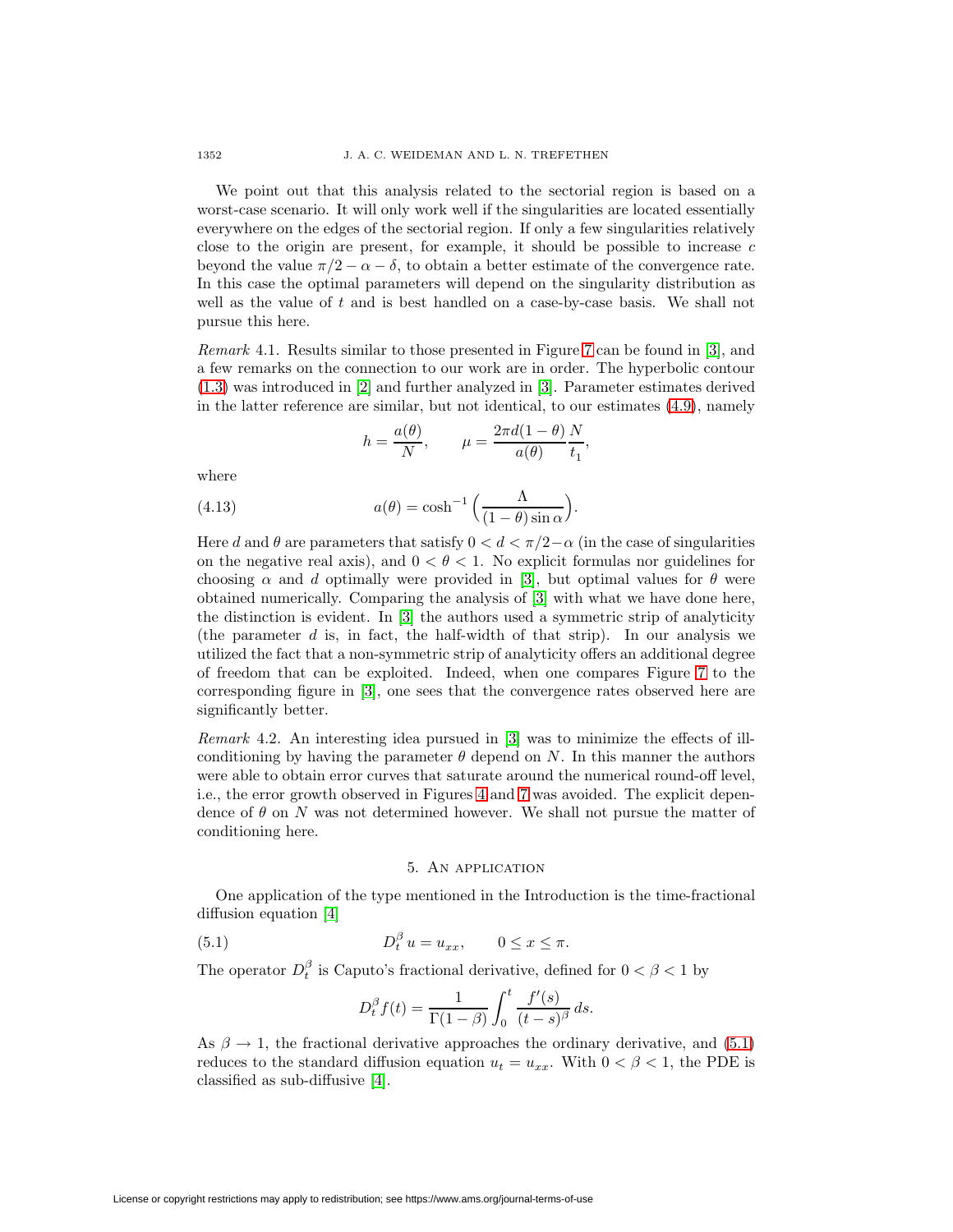<span id="page-12-0"></span>We supplement  $(5.1)$  with boundary conditions

(5.2) 
$$
u(0,t) = 0, \qquad u(\pi, t) = 0,
$$

<span id="page-12-4"></span>and an initial condition

$$
(5.3) \t\t u(x,0) = \sin x.
$$

By introducing a suitable grid and a discrete approximation to the second derivative plus boundary conditions [\(5.2\)](#page-12-0), the problem can be semi-discretized as

<span id="page-12-3"></span>(5.4) 
$$
D_t^{\beta} \mathbf{u} = A \mathbf{u}, \qquad \mathbf{u}(t) = \mathbf{u}_0.
$$

For A, we shall use the Chebyshev spectral collocation second derivative matrix of order  $J \times J$ ; see [\[11\]](#page-15-11), [\[15\]](#page-15-12). Below we shall use  $J = 16$ , which is sufficient to resolve the spatial profile to within machine precision.

<span id="page-12-1"></span>After taking a Laplace transform, the problem reduces to computing

(5.5) 
$$
\boldsymbol{u}(t) = \frac{1}{2\pi i} \int_{\sigma - i\infty}^{\sigma + i\infty} e^{zt} \boldsymbol{F}(z) dz,
$$

<span id="page-12-2"></span>where

(5.6) 
$$
(zI - z^{1-\beta}A)\boldsymbol{F}(z) = \boldsymbol{u}_0.
$$

The method  $(1.6)$  may be applied to the integral  $(5.5)$ , at the cost of solving the  $J \times J$  (full) linear system [\(5.6\)](#page-12-2) at each node  $z(kh)$  of the trapezoidal rule. Because of symmetry, however, only  $N + 1$  system solves rather than  $2N + 1$  are actually required.

The analytical solution to the semi-discrete problem [\(5.4\)](#page-12-3) can be expressed in terms of the Mittag-Leffler function [\[4\]](#page-15-10)

(5.7) 
$$
\boldsymbol{u}(t) = E_{\beta}\left(At^{\beta}\right)\boldsymbol{u}_0, \quad \text{where} \quad E_{\beta}(z) = \sum_{k=0}^{\infty} \frac{z^k}{\Gamma(\beta k + 1)}.
$$

As  $\beta \to 1$ , this reduces to  $u(t) = \exp (At)u_0$ , which is the matrix exponential solution to the semi-discrete diffusion equation. On the other hand, if  $\beta = 1/2$ the Mittag-Leffler function reduces to a form involving the complementary error function, and the solution to  $(5.1)$ – $(5.3)$  is then given by

<span id="page-12-5"></span>(5.8) 
$$
u(x,t) = e^t \operatorname{erfc}(\sqrt{t}) \sin x.
$$

Using this as a reference solution, we intend to confirm the theory of Sections [3](#page-3-0) and [4.](#page-7-0)

Note that the eigenvalues of A lie on the negative real axis [\[16\]](#page-15-13). This means that the transform in [\(5.5\)](#page-12-1) has branch-point singularities on that axis. Our analysis of Sections [3–](#page-3-0)[4](#page-7-0) used only the location of the singularities, not their type, and therefore we expect the estimates of those sections to remain valid. This is indeed the case, as confirmed in Figure [8.](#page-13-1)

<span id="page-12-6"></span>In that figure, we have plotted, as a function of  $N$ , the quantity

(5.9) 
$$
M_N = \max_{t_0 \le t \le \Lambda t_0} ||u(x, t) - u_N(x, t)||_2,
$$

where  $u(x, t)$  is the exact solution [\(5.8\)](#page-12-5), and  $u_N(x, t)$  is the numerical solution computed by approximating  $(5.5)$ – $(5.6)$ . The  $L_2$ -norm in  $(5.9)$  is approximated by Clenshaw-Curtis quadrature, the natural rule for the Chebyshev collocation method. We reiterate that the errors shown in the figure come primarily from the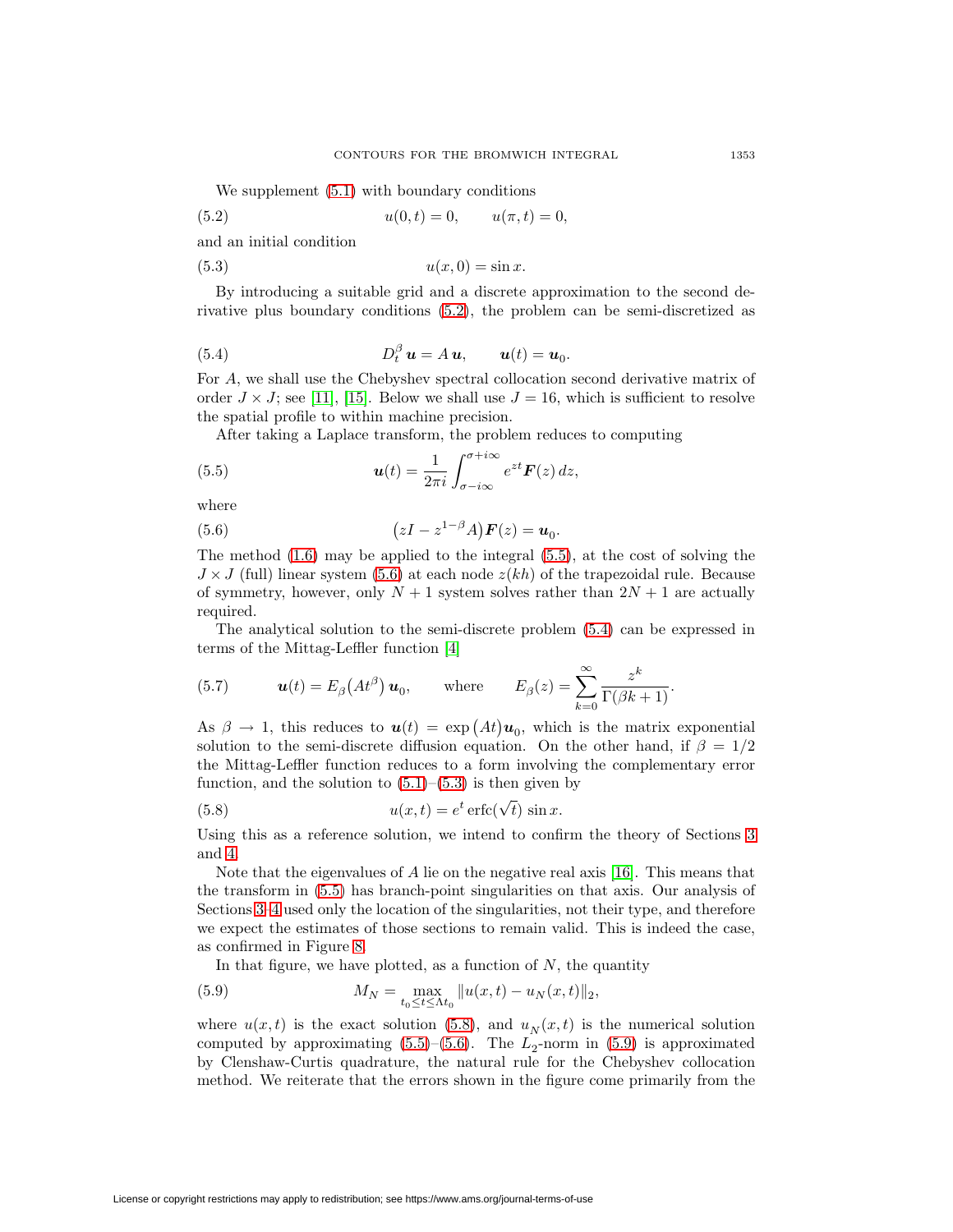

<span id="page-13-1"></span>FIGURE 8. The maximum  $L_2$ -error on  $0.5 \le t \le 2.5$ , as defined by the quantity  $M_N$  in [\(5.9\)](#page-12-6). In (a) the parabolic contour is used with parameter values [\(3.12\)](#page-6-2), and in (b) the hyperbolic contour with parameter values given in Table [1.](#page-10-0) Solid curves represent actual errors and dash-dot lines their theoretical estimates.

Laplace transform approximation (i.e., the "time integration"); the space variable is treated exactly for all practical purposes.

The solid curves in Figure [8](#page-13-1) represent the computed values of  $M_N$ , whereas the dash-dot lines represent the theoretical convergence estimates [\(3.13\)](#page-6-0) and [\(4.4\)](#page-8-3), with the decay rate of the latter given in Table [1.](#page-10-0) Parameter values were  $t_0 = 0.5$  and  $\Lambda = 5$ .

The good agreement between theory and practice is evident in the figure, as is the rapid convergence for both the parabola and the hyperbola. To put the rapid convergence into perspective: Suppose one wishes to solve the problem [\(5.1\)](#page-11-2)– [\(5.3\)](#page-12-4) on the interval  $0.5 \le t \le 2.5$  uniformly to within an  $L_2$ -error of, say,  $10^{-10}$ . According to the figure, this will require a value of  $N \approx 21$  (resp.  $N \approx 16$ ) for the parabolic (resp. hyperbolic) contour. The required accuracy can therefore be attained at the relatively small cost of solving 22 (resp. 17) linear systems of size  $J \times J$ , plus the asymptotically negligible cost of computing a vector sum of the form  $(1.6)$  for selected values of t in the interval of interest.

Similar convergence curves that focused on a fixed value of t (i.e.,  $\Lambda = 1$ ) were presented earlier in [\[13\]](#page-15-14).

### 6. Conclusions

<span id="page-13-0"></span>We analyzed Talbot's method for inverting the Laplace transform on two types of contours, one parabolic and the other hyperbolic. Optimal parameter choices for a representative model problem were derived. The optimal convergence rates thus derived favor the hyperbolic contour over the parabolic one.

Our analysis included the cases where the problem has to be solved at a single value of t, as well as on an interval  $[t_0, t_1]$ . In addition, we considered the situation for which the hyperbolic contour was devised, namely where the singularities lie off the real axis but in a sectorial region about the negative real axis; cf.  $(4.11)$ – $(4.12)$ .

As an alternative to the contours analyzed here, one should mention the original Talbot contour [\[10\]](#page-15-0). Optimal parameters of the type derived here were obtained in [\[14\]](#page-15-3). It was also shown, however, that the convergence of the classic Talbot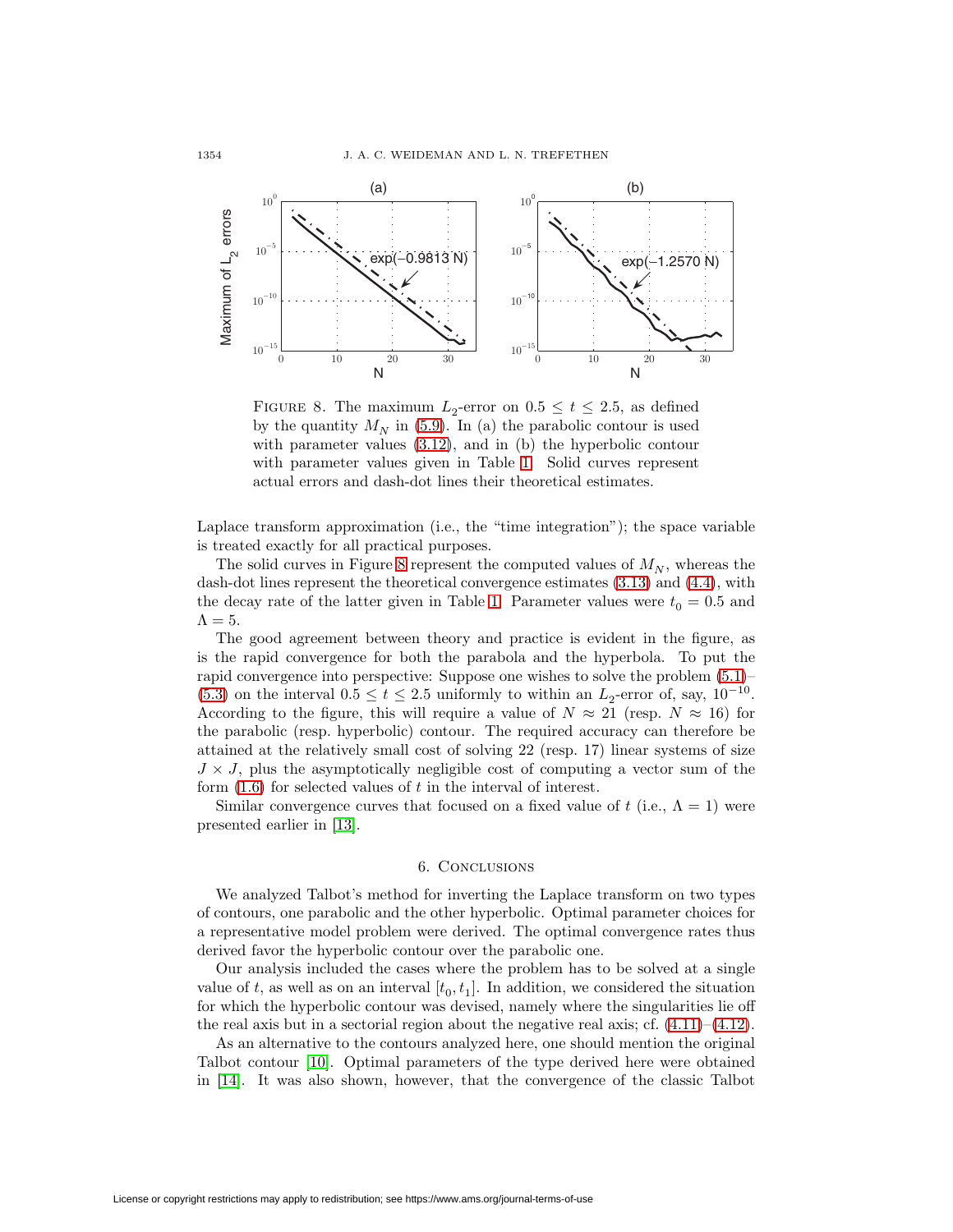

<span id="page-14-1"></span>FIGURE 9. Same as Figures [4](#page-7-1) and [7,](#page-10-1) but the best rational approx-imation method of [\[12\]](#page-15-15) is used. The error is defined by  $(6.1)$ .

method can be improved dramatically by a simple modification. At present we are investigating the optimal parameters and convergence rate that can be achieved on this modified Talbot contour, and results will be reported elsewhere.

A second alternative, introduced in [\[12\]](#page-15-15), is the method based on best rational approximation to  $e^z$  on the negative real axis. When computing solutions at a single value of t, this method converges about twice as fast as the methods discussed here. When solutions are computed on an interval  $t_0 \leq t \leq \Lambda t_0$ , however, this method loses its superiority as  $\Lambda$  gets large; see [\[12\]](#page-15-15). For a different illustration of the same property, we refer to Figure [9.](#page-14-1)

<span id="page-14-0"></span>In that figure, we have plotted the quantity

(6.1) 
$$
M_N = \min_{t_0 \le t_* \le \Lambda t_0} \max_{t_0 \le t \le \Lambda t_0} |f(t) - f_{h;N}(t)|,
$$

as a function of N. To make these errors commensurable with those in the rest of the paper, we have used a rational approximation of type  $(2N-1, 2N)$  (and not  $(N-1, N)$  as in [\[12\]](#page-15-15)). In [\(6.1\)](#page-14-0),  $t_*$  is the point in [ $t_0, \Lambda t_0$ ] where coefficients of the rational approximation are calculated; see [\[12\]](#page-15-15) for details.

The test problem of Figure [9](#page-14-1) was the same as the one of Figures [4](#page-7-1) and [7.](#page-10-1) Comparing these three figures (and keeping in mind that the horizontal scales are all different) the superiority of the best rational approximation method is evident when  $\Lambda = 1$ . It is also clear, however, that the other two methods, and in particular the one based on the hyperbolic contour, surpass it quickly as  $\Lambda$  increases.

# **ACKNOWLEDGMENTS**

Much of this work was done while the first author was on sabbatical leave at the Computing Laboratory of Oxford University, as a Visiting Fellow of Exeter College. Kevin Burrage brought the time-fractional diffusion equation [\(5.1\)](#page-11-2) to our attention. Helpful conversations with Patrick Kano, María López-Fernández, César Palencia, Achim Schädle, and Thomas Schmelzer are also gratefully acknowledged.